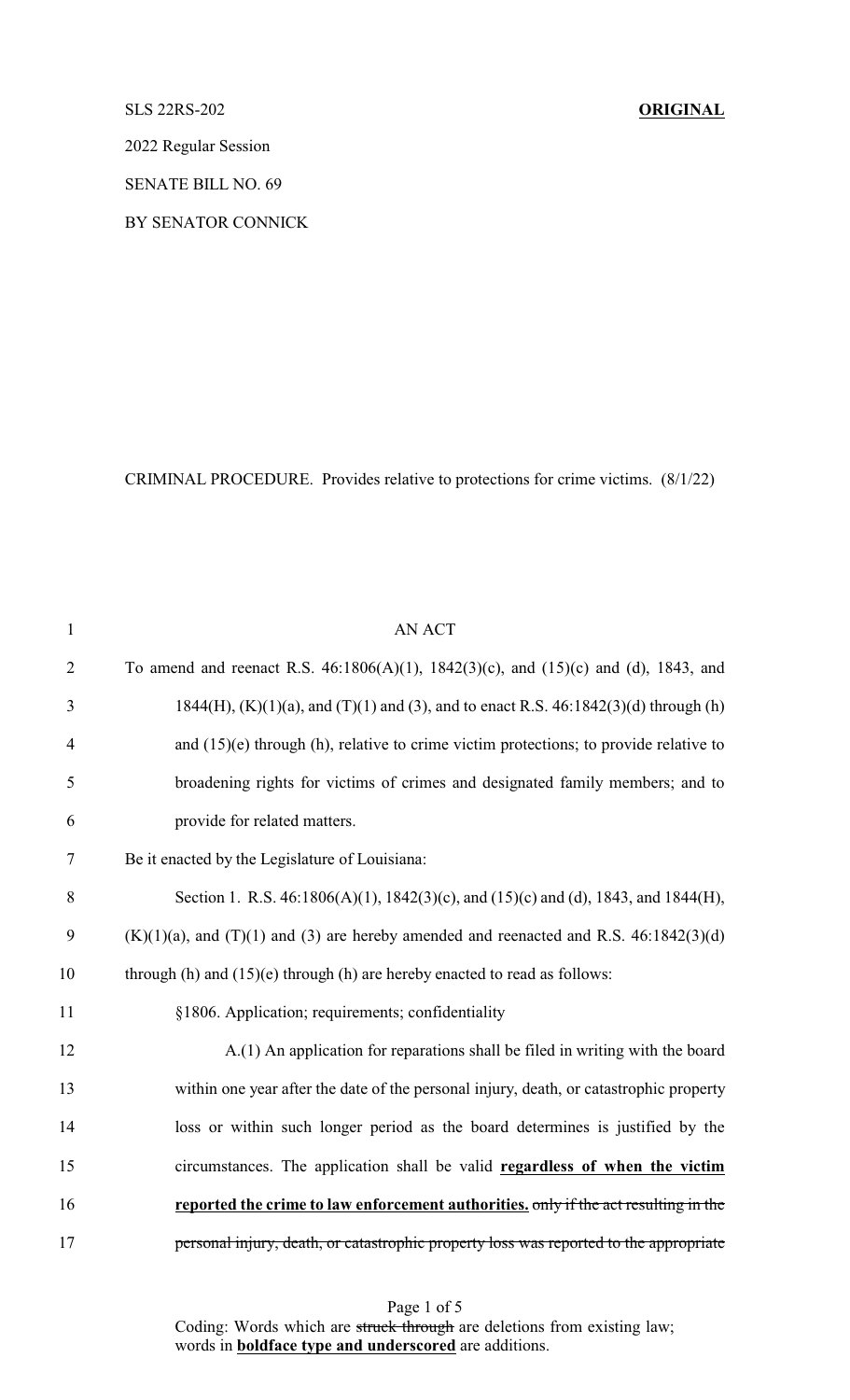| $\mathbf{1}$   | law enforcement officers within seventy-two hours after the date of the personal        |
|----------------|-----------------------------------------------------------------------------------------|
| $\overline{2}$ | injury, death, or catastrophic property loss, or within such longer period as the board |
| 3              | determines is justified by the circumstances.                                           |
| 4              | *<br>*<br>∗                                                                             |
| 5              | §1842. Definitions                                                                      |
| 6              | In this Chapter:                                                                        |
| 7              | $\ast$<br>$\ast$<br>∗                                                                   |
| 8              | (3) "Crime victim who is a minor" means a person under the age of eighteen              |
| 9              | against whom any of the following offenses have been committed:                         |
| 10             | $\ast$<br>$\ast$<br>∗                                                                   |
| 11             | (c) The offenses of vehicular negligent injuring $(R.S. 14:39.1)$ and first             |
| 12             | degree vehicular negligent injuring (R.S. 14:39.2).                                     |
| 13             | (d) Any offense against the person as defined in R.S. 14:29 through R.S.                |
| 14             | 14:63.3.                                                                                |
| 15             | (e) Any offense committed against a family or household member as                       |
| 16             | defined in R.S. 46:2132 or dating partner as defined in R.S. 46:2151.                   |
| 17             | (f) The offense of violation of protective orders (R.S. 14:79).                         |
| 18             | (g) The offenses of voyeurism (R.S. 14:283.1), Peeping Tom (R.S. 14:284),               |
| 19             | and unlawful communications (R.S. 14:285).                                              |
| 20             | (h) Any other offense which is a felony committed against any natural                   |
| 21             | person.                                                                                 |
| 22             | $*$ and $*$<br>$*$ and $*$<br>∗                                                         |
| 23             | (15) "Victim" means a person against whom any of the following offenses                 |
| 24             | have been committed:                                                                    |
| 25             | $*$ $*$<br>$*$<br>$\ast$                                                                |
| 26             | (c) The offenses of vehicular negligent injuring $(R.S. 14:39.1)$ and first             |
| 27             | degree vehicular negligent injuring (R.S. 14:39.2).                                     |
| 28             | (d) Any offense against the person as defined in the Criminal Code                      |
| 29             | committed against a family or household member as defined in R.S. 46:2132(4) or         |

Page 2 of 5 Coding: Words which are struck through are deletions from existing law; words in **boldface type and underscored** are additions.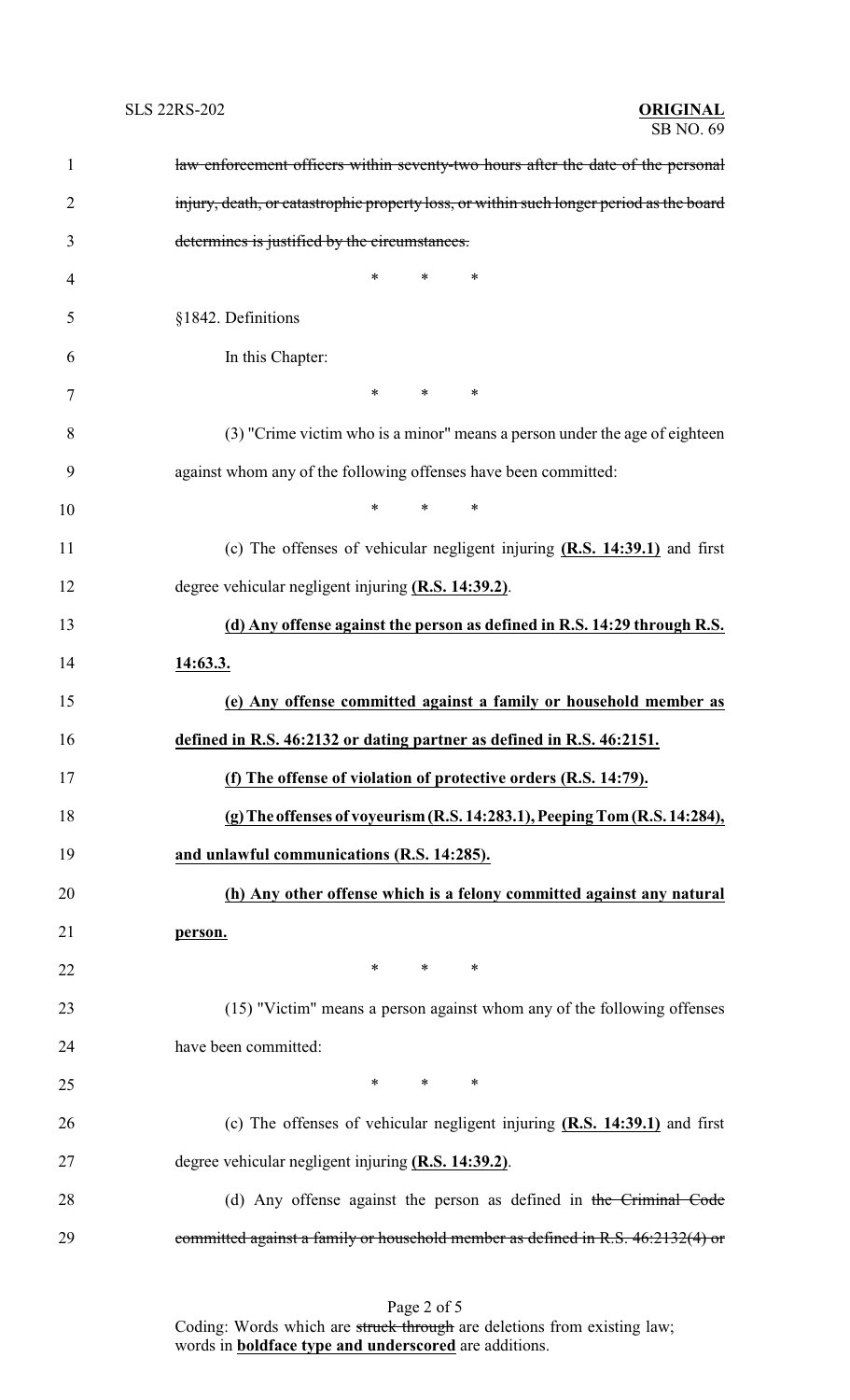| $\mathbf{1}$   | dating partner as defined in R.S. $46:2151(B)$ R.S. 14:29 through R.S. 14:63.3.             |
|----------------|---------------------------------------------------------------------------------------------|
| $\overline{2}$ | (e) Any offense committed against a family or household member as                           |
| 3              | defined in R.S. 46:2132 or dating partner as defined in R.S. 46:2151.                       |
| 4              | (f) The offense of violation of protective orders (R.S. 14:79).                             |
| 5              | (g) The offenses of voyeurism (R.S. 14:283.1), Peeping Tom (R.S. 14:284),                   |
| 6              | and unlawful communications (R.S. 14:285).                                                  |
| 7              | (h) Any other offense which is a felony committed against any natural                       |
| 8              | person.                                                                                     |
| 9              | $\ast$<br>$\ast$<br>∗                                                                       |
| 10             | §1843. Eligibility of victims                                                               |
| 11             | Except as provided in R.S. 46:1845, a $\underline{A}$ victim has the rights and is eligible |
| 12             | for the services under this Chapter regardless of when the victim reported the              |
| 13             | crime to law enforcement authorities, only if the victim reported the crime to law          |
| 14             | enforcement authorities within seventy-two hours of its occurrence or discovery,            |
| 15             | unless extenuating circumstances exist for later reporting.                                 |
| 16             | ∗<br>∗<br>∗                                                                                 |
| 17             | §1844. Basic rights for victim and witness                                                  |
| 18             | $*$ $*$<br>$*$ and $*$<br>$\ast$                                                            |
| 19             | H. Presentence or postsentence reports. If properly registered with the clerk               |
| 20             | of court, the The victim or designated family member shall have the right to review         |
| 21             | and comment on the presentence or postsentence reports relating to the crime against        |
| 22             | the victim. The trial court shall regulate when and how the presentence report is           |
| 23             | provided to the victim or designated family member. The Department of Public                |
| 24             | Safety and Corrections shall regulate how the postsentence report is provided to the        |
| 25             | victim or designated family member.                                                         |
| 26             | $\ast$<br>$\ast$<br>∗                                                                       |
| 27             | K. Right of victim or designated family member to be present and heard at                   |
| 28             | all critical stages of the proceedings.                                                     |
| 29             | $(1)(a)$ At all critical stages of the prosecution, if the victim or designated             |

Page 3 of 5 Coding: Words which are struck through are deletions from existing law; words in **boldface type and underscored** are additions.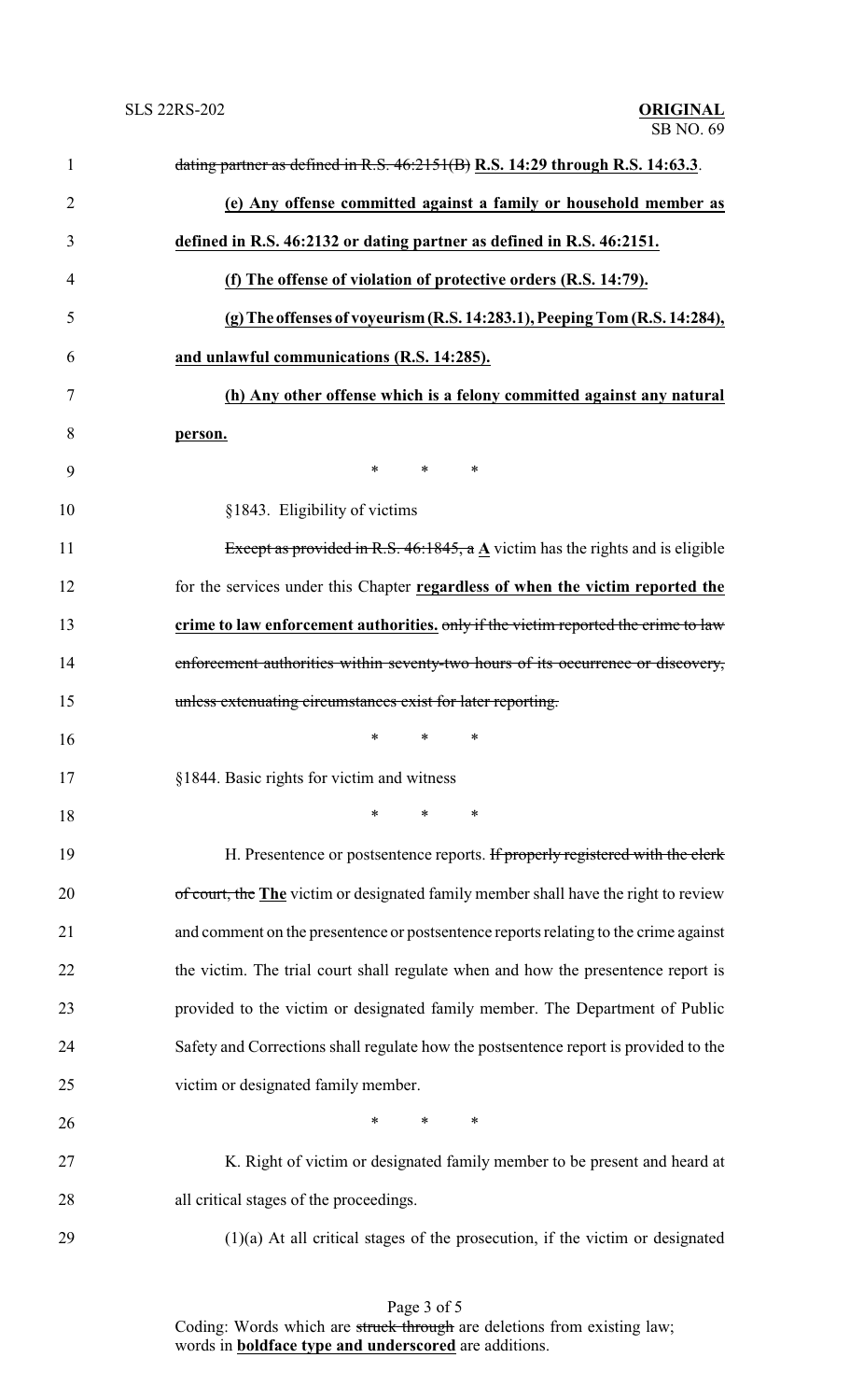| $\mathbf{1}$   | family member has registered with the appropriate law enforcement or judicial          |
|----------------|----------------------------------------------------------------------------------------|
| $\overline{2}$ | agency and is present, the court shall determine if the victim or designated family    |
| 3              | member wishes to make a victim impact statement. If the victim is not present, the     |
| $\overline{4}$ | court shall ascertain whether the victim or designated family member has requested     |
| 5              | notification and, if so, whether proper notice has been issued to the victim or        |
| 6              | designated family member, in accordance with Subsection B of this Section, by the      |
| $\overline{7}$ | clerk of court or by the district attorney's office. If notice has been requested and  |
| $8\,$          | proper notice has not been issued, the court shall continue the proceedings until      |
| 9              | proper notice is issued.                                                               |
| 10             | $*$ and $*$<br>$\ast$<br>$\ast$                                                        |
| 11             | T. Registration with the appropriate law enforcement or judicial agency.               |
| 12             | (1) In order for a victim or designated family member to be eligible to receive        |
| 13             | notices hereunder and exercise the rights provided in this Chapter, the victim or      |
| 14             | designated family member must may complete a form promulgated by the Louisiana         |
| 15             | Commission on Law Enforcement and Administration of Criminal Justice. The form         |
| 16             | shall be completed by the victim or designated family member and shall be filed with   |
| 17             | the law enforcement agency investigating the offense of which the person is a victim,  |
| 18             | as defined in this Chapter. The completed victim notice and registration form shall    |
| 19             | be included in the documents sent by the law enforcement agency to the district        |
| 20             | attorney for prosecution. The district attorney shall include the completed victim     |
| 21             | notice and registration form with any subsequent bill of information or indictment     |
| 22             | that is filed with the clerk of court. Upon conviction, the victim notice and          |
| 23             | registration form shall be included in the documents sent by the clerk of court to the |
| 24             | Department of Public Safety and Corrections, the law enforcement agency having         |
| 25             | custody of the defendant, or the division of probation and parole.                     |
| 26             | $\ast$<br>$\ast$<br>$\ast$                                                             |
| 27             | (3) The victim and designated family member shall have the right to register           |
| 28             | with the appropriate agency at any time and exercise prospectively the rights          |
|                |                                                                                        |

guaranteed by this Chapter. **However, a victim or designated family member who**

Page 4 of 5 Coding: Words which are struck through are deletions from existing law; words in **boldface type and underscored** are additions.